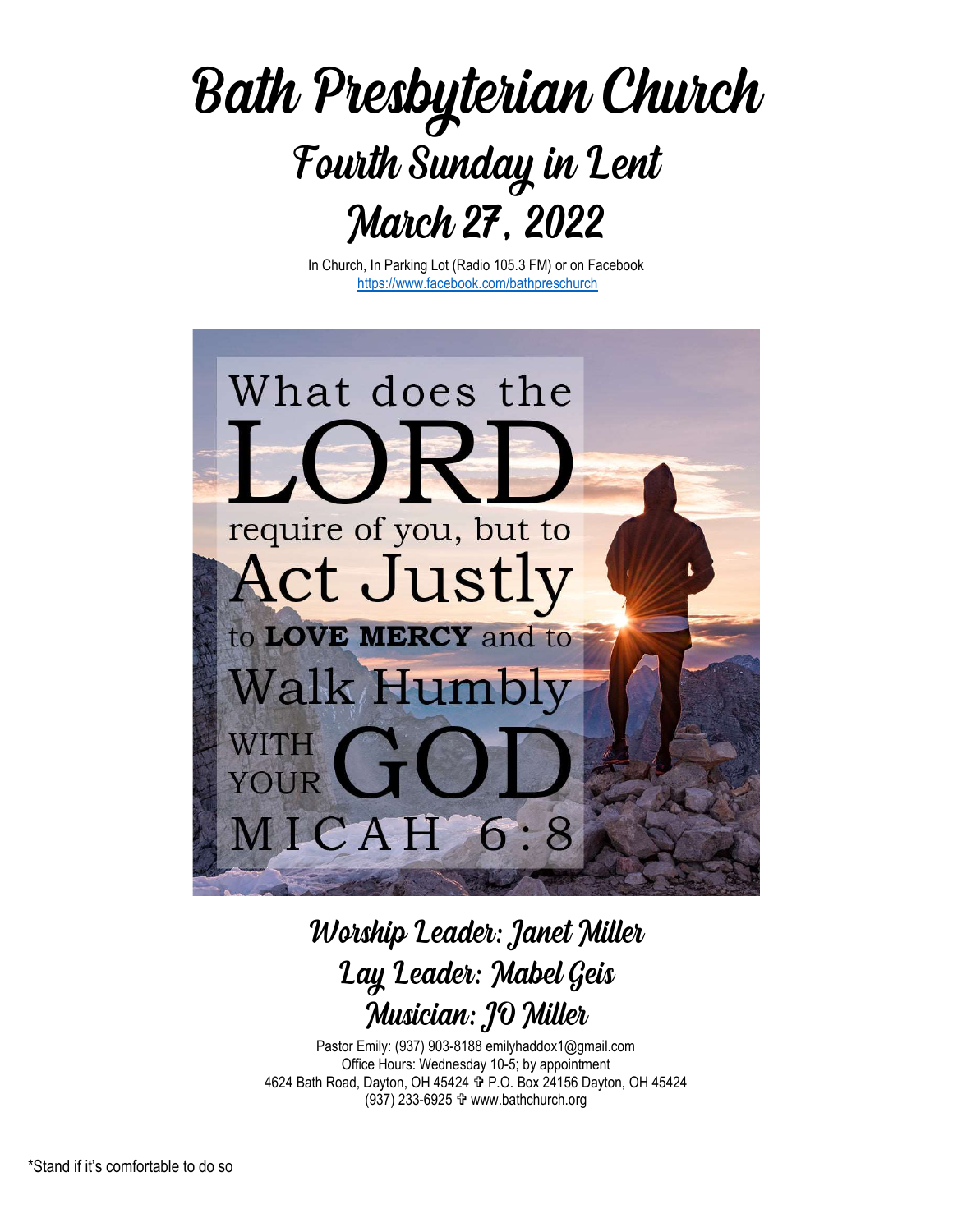Time for Quiet Reflection & Prayer

Lighting of the Candles

Ringing of the Bell

Music for Praise & Meditation

Welcome!

## **Announcements**

- $\triangleright$  In the life of our Church
- $\triangleright$  Minute for Mission
- $\triangleright$  Sharing of Joys & Concern

Covenant Church for Prayers: Korean Presbyterian Church, Pastor Dan Song.

#### Call to Worship: Lighting of the Pascal Candle and Lenten reflection

One: We come to worship you, O God, as "The Eternal is my light amidst my darkness..."

All: We come to revere our God, as God gives light and hope to us even in our darkness.

One: We come, O God, to: "...live with him all of my days—in the shadow of his temple...

#### All: We come to worship our God, as we shelter in the large shadow of God's presence.

One: We come, O God, "...to behold his beauty and ponder his ways in the company of his

people... It is there I find peace in the midst of storm..."We come, to wait upon God.

All: We come to worship and praise our God, because God does lift us up above the storms of life; and above the claims on our time and energy - to renewal, and growth in grace. Amen.

#### \*Call to Worship in Music: #821 Refrain Only "How Can I Keep from Singing"

No Storm can shake my inmost calm while to that Rock I'm clinging. Since Christ is Lord of heaven and earth, how can I keep from singing?

\*Call to Confession: The gospel assures us that those who love God will be protected, and those who call out in times of trouble will be answered. With faith and hope, let us confess our sin.

\*Prayer of Confession (in unison) - Offered a feast at grace's table, God of the covenant, we choose to gorge ourselves on



\*Assurance of Pardon: God does not abandon us. God gathers us up, leading us to that shelter of love and life. Today, tomorrow, and the next day, God's grace rests upon us and gives us hope and mercy. Thanks be to God! We are forgiven. Amen.

## Opening Hymn – #735 "I Need Thee Every Hour"

The Passing of the Peace - Stay seated and display loving signs of Christ's peace to your church family - smile, wave, flash the peace sign, etc.

### Children's Message

#### 1st Scripture Reading – Joshua 5:9-12

<sup>9</sup>The Lord said to Joshua, "Today I have rolled away from you the disgrace of Egypt." And so that place is called Gilgal<sup>[a]</sup> to this day.10 While the Israelites were camped in Gilgal they kept the passover in the evening on the fourteenth day of the month in the plains of Jericho. 11 On the day after the passover, on that very day, they ate the produce of the land, unleavened cakes and parched grain. 12 The manna ceased on the day they ate the produce of the land, and the Israelites no longer had manna; they ate the crops of the land of Canaan that year.

#### Music for Meditation

#### 2nd Scripture Reading – Luke 15: 1-3; 11-32

Now all the tax collectors and sinners were coming near to listen to him. 2 And the Pharisees and the scribes were grumbling and saying, "This fellow welcomes sinners and eats with them." 3 So he told them this parable: <sup>11</sup> Then Jesus<sup>[b]</sup> said, "There was a man who had two sons. <sup>12</sup> The younger of them said to his father, 'Father, give me the share of the property that will belong to me.' So he divided his property between them. 13 A few days later the younger son gathered all he had and traveled to a distant country, and there he squandered his property in dissolute living. 14 When he had spent everything, a severe famine took place throughout that country, and he began to be in need. 15 So he went and hired himself out to one of the citizens of that country, who sent him to